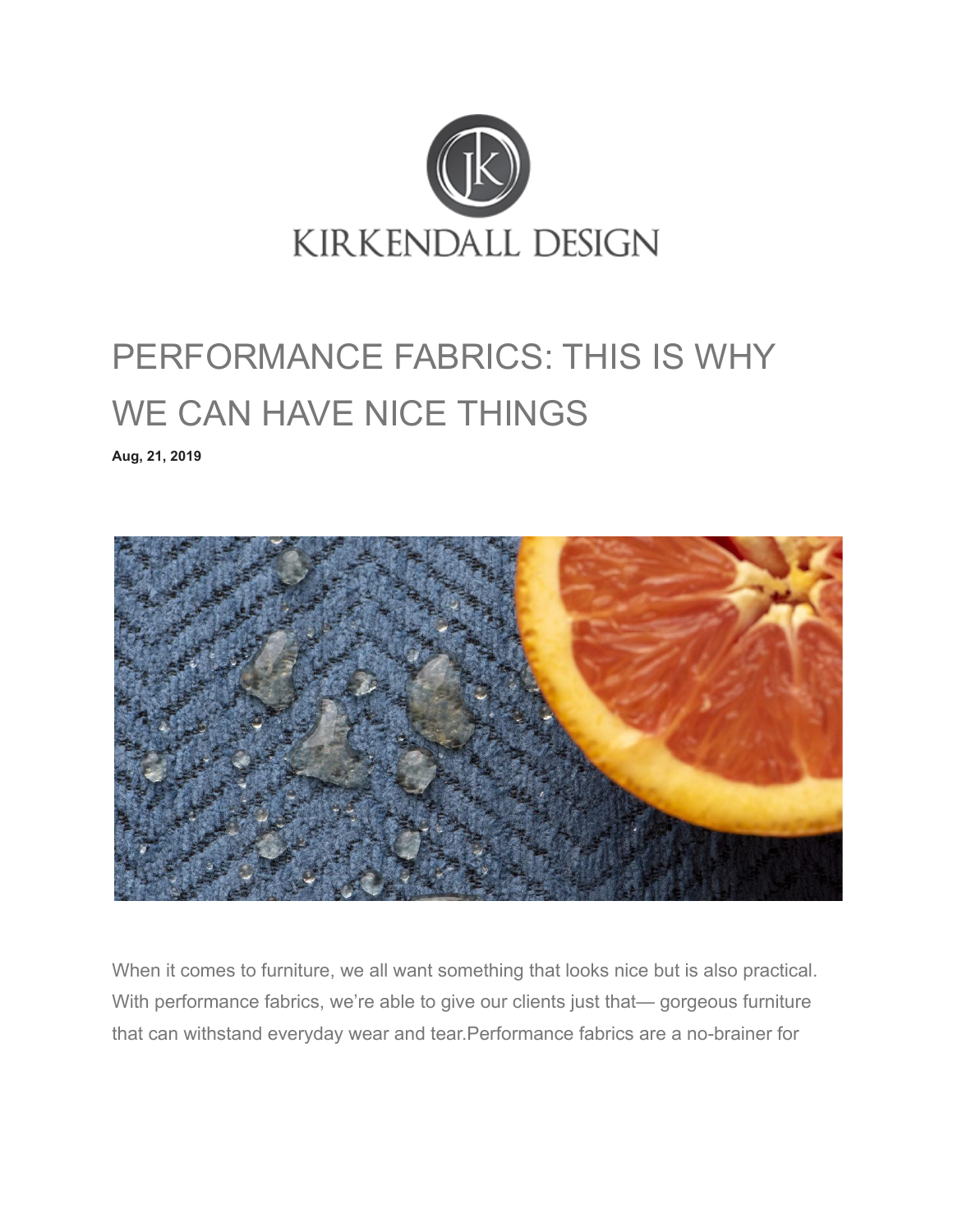households with kids and pets (although some of our clients would argue that the husband contributes to the most wear and tear around the house!)

We're staying neutral on this debate and saying; Performance fabrics are for anybody and everybody who actually LIVES in their home.



Performance can mean a lot of different things to different people, so we reached out to InsideOut Performance Fabric's Vice President of Sales, Patrick Shelton to break down exactly what performance fabrics can and can't do.

Performance fabrics can be used everywhere, making them a great choice for drapery, headboards, ottomans, accent chairs and sofas. Shelton suggest pet owners go with a tighter, flatter weave, which helps lessen the risk of pulls from claws. "Fabrics with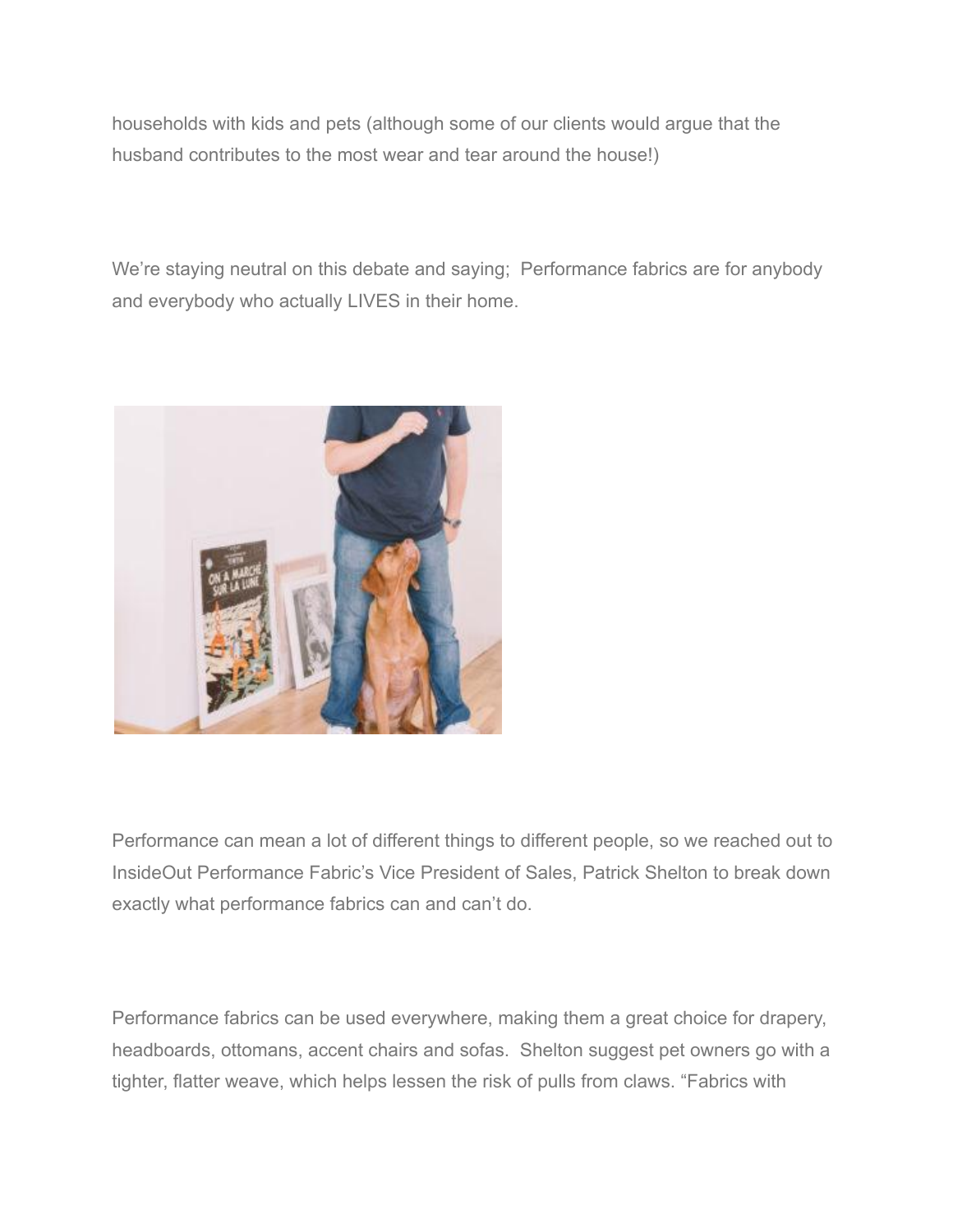chunkier textures are more prone to pulls," Shelton says. "While performance fabrics are easy to clean and great for spaces that are truly lived in, they are not indestructible. They will not withstand heavy clawing or biting."



He also advises not exposing performance fabrics to high heat, such as an iron or dryer. "Many performance fabrics contain at least a small percentage of Olefin, which can melt at temperatures over 180 degrees," Shelton says. The company recommends regular vacuuming, with a soft bristled brush or standard vacuum hose and an occasional steam cleaning, to keep finishes looking new. "A lot of soap or bleach is not necessary," Shelton says. "Using too much soap or not thoroughly rinsing the soap out may cause a water ring on the fabric."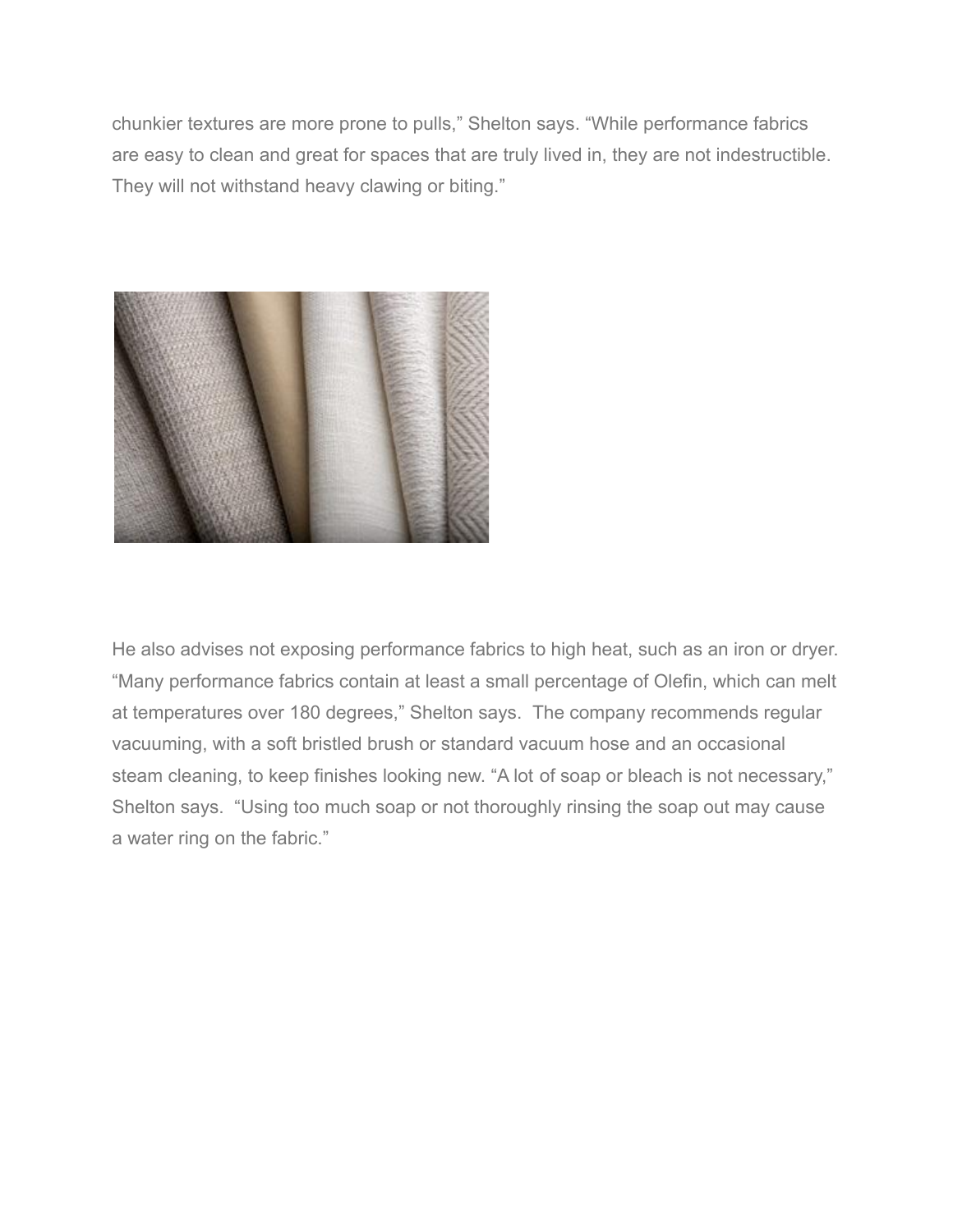

InsideOut fabrics are essentially an "All-In-One," meaning they check all the boxes when it comes to performance fabrics.

## **The boxes:**

- Pill Resistant
- Standard stains can be easily cleaned with soap and water (dirt, liquids, food)
- Tougher stains can be cleaned with diluted bleach without harming or discoloring the fabric (red wine, marker)
- Repels liquid to help prevent stains